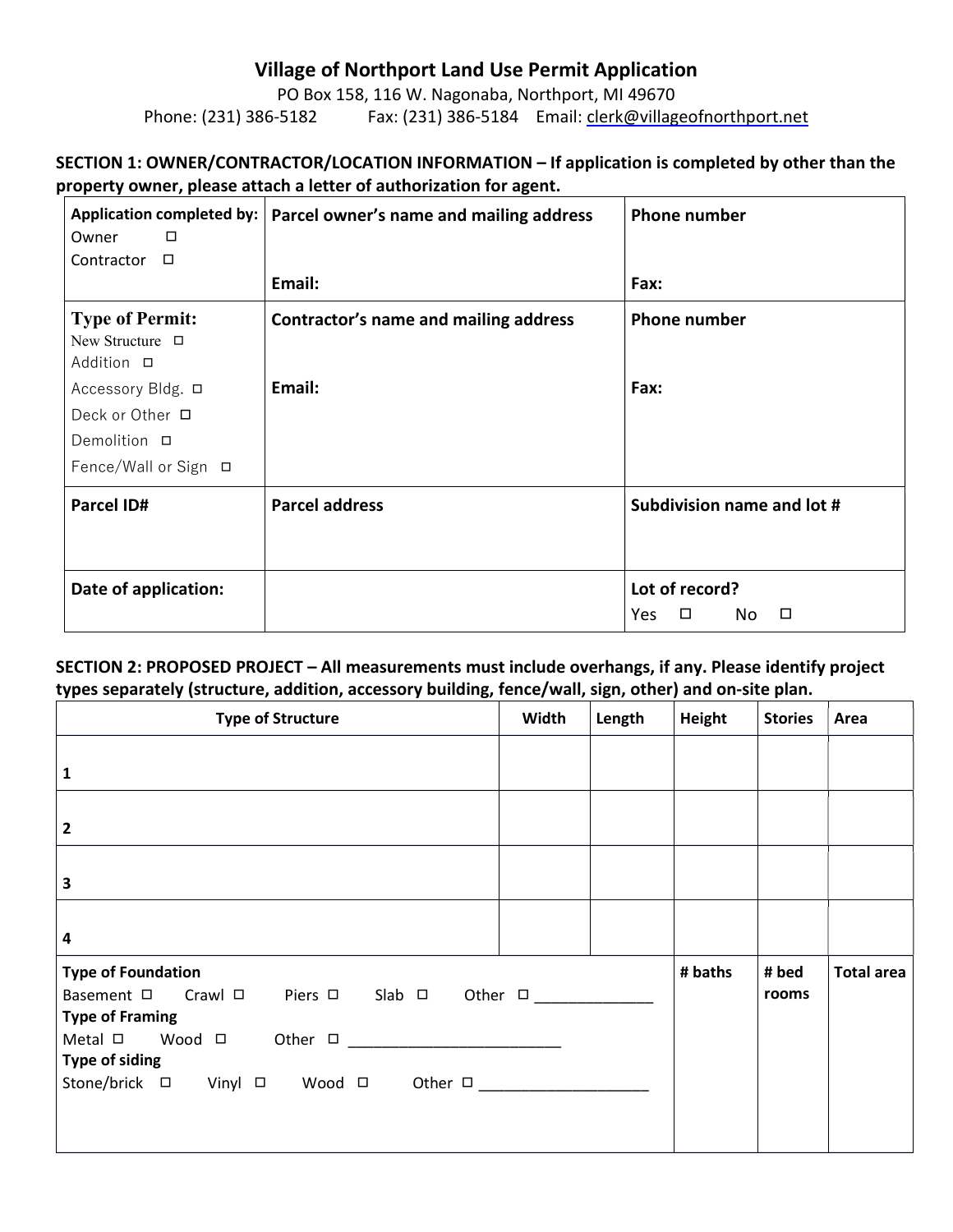SECTIION 3: A site plan must be attached to this application (For all New Builds). All setback measurements should be taken from the property line to the nearest point of the building or structure foundation (including eaves and overhangs). Property lines must be flagged for inspection adjacent to the construction area. The following information must be included on the site plan, (see Article 18 of the Village of Northport Zoning Ordinance for details):

- 1. Dimensions of parcel with front, rear, left and right sides clearly labeled.
- 2. Location and dimensions of existing and proposed structures.
- 3. A Floor Plan
- 4. Typical elevation views of the front and side of each type of building.
- 5. A Landscaping Plan (When available should be submitted. However, will not hold up the permitting process)
- 6. Setback measurements of existing and proposed structures.
- 7. Construction Staging area shall be identified on the site plan
- 8. Location and dimensions of existing and proposed easements and/or driveways.
- 9. Location and name of nearest public/private road.
- 10.Location of well, water connection, septic/sewer connection and fuel tank, if any.

11.North directional arrow with Scale 1" =20' for properties less than 3 acres and 1"=100' for those 3 acres or more. SECTION 4: OTHER INFORMATION – If applicable, copies of any other regulatory agency permits must be submitted with this application.

| <b>Zoning District</b>             |              |                                                         |      |              | <b>Type of Wastewater System</b><br>Sewer □ Septic □                                                                       |
|------------------------------------|--------------|---------------------------------------------------------|------|--------------|----------------------------------------------------------------------------------------------------------------------------|
| <b>Lot Coverage</b>                |              | % Permitted, if any                                     | A    | %            | <b>Environmental Conditions/Requirements</b><br>□ Dominant ridge elevation ____________                                    |
|                                    |              | Total area of existing and proposed $ B $<br>structures |      | Sq ft        | $\square$ Wetlands $\square$ High Risk Erosion<br>$\Box$ Steep slopes $\Box$ Inland lake/stream<br>$\Box$ GT Bay shoreline |
|                                    |              | Total area of lot or parcel $ C $                       |      | Sq ft        | Soil Erosion Permit #                                                                                                      |
|                                    |              | Percentage of lot coverage   D<br>$B/C = D$             |      | %            | EGLE Permit #                                                                                                              |
| <b>REQUIRED</b><br><b>Setbacks</b> | <b>Front</b> | Rear                                                    | Left | <b>Right</b> | <b>Driveway</b><br>Existing $\square$ New $\square$<br>Soil erosion permit #                                               |
| <b>PROPOSED</b><br><b>Setbacks</b> | Front        | Rear                                                    | Left | Right        | County Road Commission permit #<br>Village driveway permit #                                                               |

### SECTION 5: Answer the following questions:

- 1. Is the physical address of the parcel marked at the site?
- 2. Are there deed restrictions on the site that you need to be aware of? \_\_\_\_\_\_
- 3. Do all existing structures conform to district setbacks? If no, describe
- 4. Have there been any previous known zoning violations on this parcel? The lif yes, describe
- 5. Have any variances been granted for this parcel? \_\_\_\_\_\_